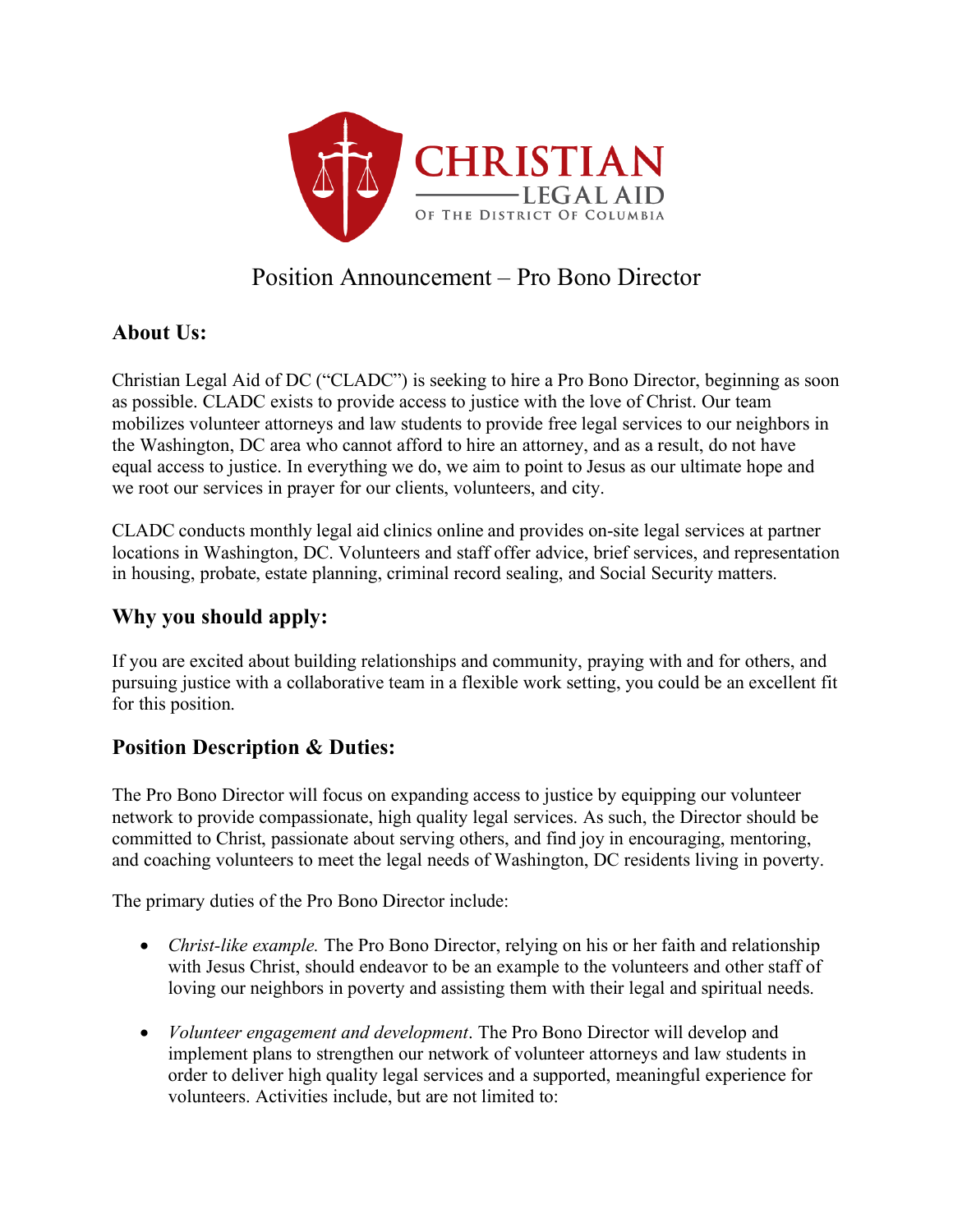- o recruiting new volunteers;
- o leading orientation and onboarding for new volunteers;
- o developing educational materials and training sessions for existing volunteers;
- o leveraging educational opportunities from legal aid partners;
- o and mentoring CLADC's volunteer attorneys as they provide legal services in our core practice areas.
- *Clinics*. With support from the Executive Director, staff, and clinic directors, the Pro Bono Director will lead CLADC's legal aid clinics. This includes:
	- o attending agreed upon weekend clinic dates and conducting client interviews, or being available to answer questions for volunteers who conduct interviews;
	- o ensuring the data from the clinics (e.g., client and volunteer attendance, etc.) is recorded and preserved properly in CLADC's case management system;
	- o placing cases with volunteer attorneys from the CLADC network and/or referring to other service providers as appropriate; and
	- o regularly assessing and improving the quality of the clinics.
- *Case management*. The Pro Bono Director, with support from staff and volunteers, will place eligible cases with volunteer attorneys within the CLADC network and oversee the status and outcomes of these cases, providing support to volunteer attorneys as needed. With support from staff and volunteers, the Pro Bono Director will also be responsible for maintaining legal services data in CLADC's case management system.
- *Legal partnerships.* Along with the Executive Director, the Pro Bono Director will cultivate and maintain relationships with other legal and non-legal service providers and organizations to improve the quality and quantity of CLADC's legal services.
- *Legal expertise.* The Pro Bono Director will develop and/or maintain competence in at least two of the following practice areas: housing, probate, estate planning, Social Security benefits, or criminal record sealing matters, and a familiarity with practice areas outside the Director's expertise but relevant to CLADC's work.
- *Organizational Support.* The Pro Bono Director will support CLADC's annual events and fundraising efforts led by the Executive Director, and other activities as may be reasonably determined by the Executive Director.

### **Requirements & Qualifications**

A commitment to Christ in all that we do is essential to the fulfillment of CLADC's mission. In your cover letter, please include a brief description of your faith and how this impacts your decision to apply for this position.

Candidates who are passionate about our mission and the duties described, are eager to learn, and have demonstrated legal acumen should apply even if they do not have all of the preferred experience.